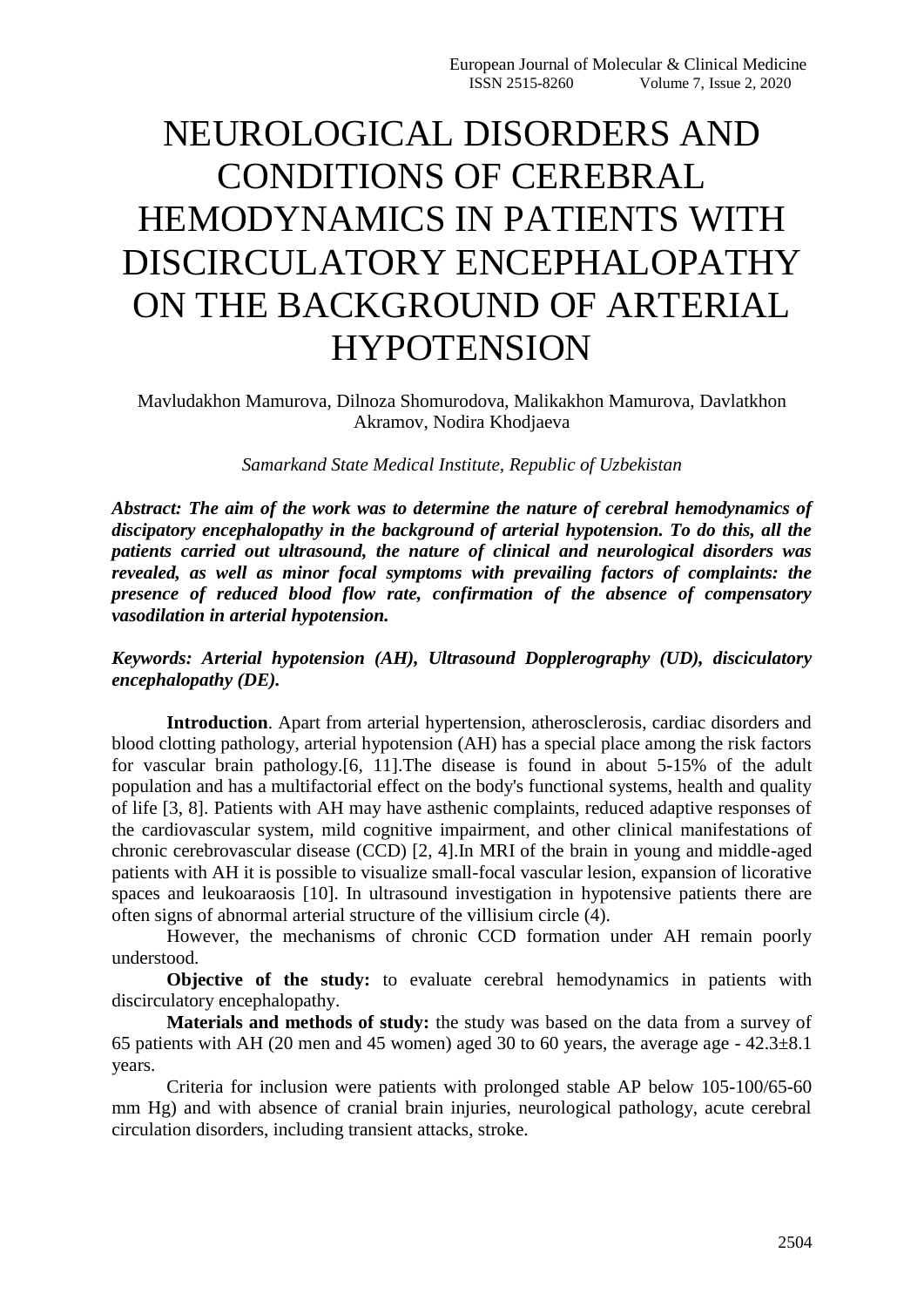On admission, patients complained of headaches, dizziness, reduced ability to work, decreased memory, irritability, sleep disturbance. These complaints were the main reason to contact a neurologist.

The diagnosis was established on the basis of MKD-10. As a result of neurological examination, the patients were divided into 2 groups:

Group 1 - 19 (29%) patients with somatoform disorders (SD; code M 45.0.) Average age indexes of patients of the 1st group were 31,9±2,4 years. The analysis of anthropometric data revealed that the body mass index (BMI) in this group averaged  $19.6\pm2.1$  kg/m2.

Group 2 - this group includes 46 (71%) patients with stage I discirculatory encephalopathy (DE) against the background of early manifestations of insufficient blood supply to the brain (EMIBSB) [22]. Based on similarities in diagnostic criteria of stage 1 DE and EMIBSB, we combined these patients into one group - the initial forms of chronic cerebral vascular insufficiency [9]. The average age of patients of this group was 1.4 times higher in comparison with the 1st group and made  $45.8\pm5.7$  years. It was also found that the majority of patients in this group had excessive body weight, BMI was  $25.3\pm2.4$  kg/m2  $(p<0.05)$ .

In an attempt to compare and establish normative values, we have set up a control group consisting of 35 virtually healthy individuals, of whom 68.6% (24/35) were women and 31.4% (11/35) were men. This group was formed based on the absence of neurological disorders and deviations of AP from the norm. The average age of the control group was  $39.7\pm8.2$  years and BMI was  $23.8\pm4.2$  kg/m2. The control group was comparable with the 1st and 2nd groups by sex and age, with the 2nd group - by BMI.

The blood flow in internal carotid arteries (ICA) and vertebral arteries (VA) was studied using ultrasound scanners SSD-5500 SVQ (Aloka, Japan), Sonoline G-60 (Siemens, Germany) and SSH-140A (Toshiba, Japan) with 7.0-13.0 MHz sensors. Time Averaged Linear Blood Flow Rate (LBFR), Resistance Indexes (IR), and Pulsation Index (Pi) were automatically calculated. Blood flow in the middle cerebral arteries (MCA) was studied by transcranial duplex scanning using Sonoline G-60 (Siemens, Germany) and SSH-140A (Toshiba, Japan) ultrasound scanner with a 2.0 MHz sector sensor. We analyzed the average LBFR, IR, PI.

Statistical data processing was carried out on a personal computer using the MS Excel program.

**Research results.** The objective examination revealed that such complaints as sleep disturbance, irritability, frequent mood swings were recorded in almost the same number of patients in both groups. Distinctive feature of subjective manifestations of initial forms of chronic vascular brain failure in patients in Group 2 was a reliable presence of headaches and dizziness, reduced performance, memory impairment (Table 1).

| Complaint               | 1st group $(n=19)$ |      | 2nd group $(n=46)$ |      | D      |
|-------------------------|--------------------|------|--------------------|------|--------|
|                         | abs.               | $\%$ | abs.               | $\%$ |        |
| Headache                |                    | 47,4 | 37                 | 80,4 | < 0.01 |
| <b>Dizziness</b>        |                    | 36,8 | 35                 | 76,1 | < 0.01 |
| Memoryreduction         | 10                 | 52,6 | 42                 | 91,3 | < 0.05 |
| Decreaseinproductivity. | 6                  | 31,6 | 39                 | 84,8 | < 0.05 |
| Frequentmoodswings      | 18                 | 94,7 | 37                 | 80,4 | >0,05  |
| Irritability            | 17                 | 89,5 | 39                 | 84,8 | >0,05  |
| Sleepdisorder           | 15                 | 78,9 | 38                 | 82,6 | >0,05  |

**Table 1: Semiological characteristics of cerebral complaints in the patients surveyed**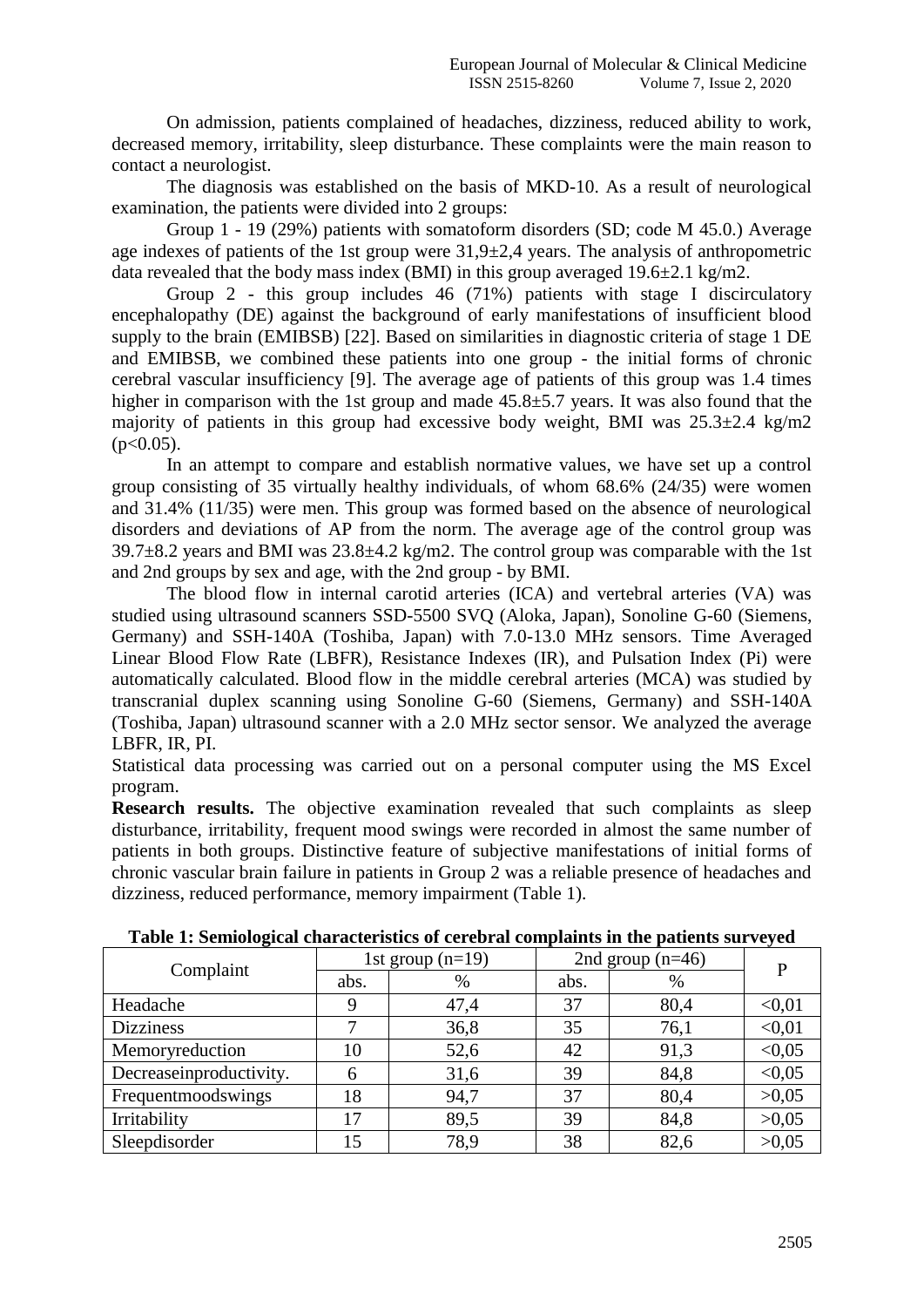The age  $(31.9\pm 2.4 \text{ vs. } 45.8\pm 5.7 \text{ years}; P<0.05)$  and manifesto of the disease  $(2.3\pm 0.2 \text{ m})$ vs. 4.9±0.3 years) are also one of the main factors of DE development in AH.



**Fig. 1. Indicators of age and duration of the disease among the surveyed patients**

In the analysis of the literary scientific sources on this problem, we found out that the study of neurological disorders and cerebral blood circulation in AH has received mixed results. Thus, A.A. Shutov and L.V. Pustokhanova. (2010) it was shown that "...vegetative dystonia syndrome with the phenomena of long-term and persistent decrease in AH does not significantly affect the frequency and time of appearance of initial signs of cerebral blood circulation insufficiency" [10]. In studies by Belova V.V. (2011), on the contrary, showed that "...in AH the cerebral blood supply is impaired, which leads to chronic cerebral ischemia" [2].

Most likely, these disagreements indicate that a patient with a stable AH is active at a young age and that the change in well-being is not constant, so that they seek medical attention only when the disease begins to be long-term [1]. In this connection, the clinical picture and symptomatology of AH is changing and excessive tension of adaptation systems mechanisms is observed [5]. Decrease in vascular elasticity and neuroendocrine system rearrangement leads to manifestation of subjective and objective SFR symptomatology. Further somatoform pathology is formed which is characterized by neurological disorders against the background of progressive imbalance of central and cerebral hemodynamics.

On the basis of duplex scanning it was found out that LBFV values in ICAwere lower  $(p<0,05)$  in comparison with control in patients of the 2nd group (Table 2).

| Parameters              | 1st group $(n=19)$ | 2nd group $(n=46)$ | Control $(p=35)$ |  |  |  |
|-------------------------|--------------------|--------------------|------------------|--|--|--|
| Internalcarotidarteries |                    |                    |                  |  |  |  |
| LBFVcp., $cm/s$         | $45,2{\pm}5,6$     | $37,1 \pm 3,2*$    | $43,9 \pm 3,6$   |  |  |  |
| IR                      | $0,57\pm0,07$      | $0.41 \pm 0.1*$    | $0.60 \pm 0.08$  |  |  |  |
| P <sub>i</sub>          | $0,91\pm0,3$       | $0.88 \pm 0.11*$   | $1,11\pm0,18$    |  |  |  |
| Middlecerebralarteries  |                    |                    |                  |  |  |  |

**Table 2: Hemodynamic indexes of arteries in AH patients and control subjects**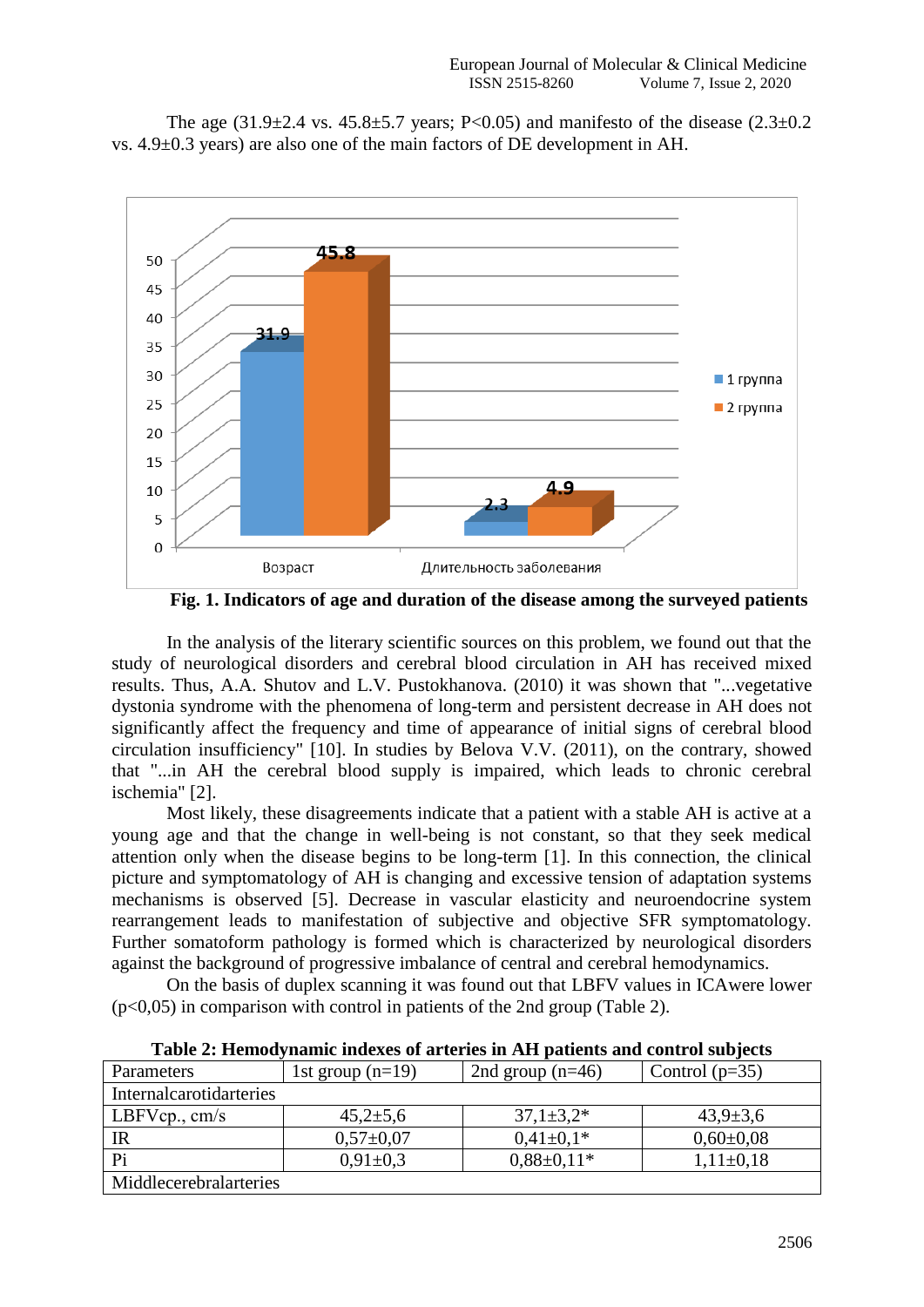European Journal of Molecular & Clinical Medicine ISSN 2515-8260 Volume 7, Issue 2, 2020

| LBFV speed, $cm/s$ | $77,1 \pm 5,4*$  | 78,6±6,8*        | $92,0+8,3$      |
|--------------------|------------------|------------------|-----------------|
| $_{\rm IR}$        | $0,42\pm0,04\#$  | $0,55 \pm 0.07$  | $0,57\pm0,04$   |
| Pi                 | $0.81 \pm 0.14*$ | $0.78 \pm 0.13*$ | $0,87\pm0,11$   |
| Vertebral arteries |                  |                  |                 |
| LBFV speed, $cm/s$ | $34,2 \pm 8,3$   | $31,2+6,8$       | $32,3+6,2$      |
| $_{\rm IR}$        | $0,67{\pm}0,07$  | $0,65 \pm 0,08$  | $0,68 \pm 0,04$ |
| Pi                 | $1,19\pm0.4$     | $1,22\pm0,3$     | $1,27\pm0,2$    |

Note: \* - differences between patients with Ischemic Arterial Pressure and control  $(p<0.05)$ ; # - differences between patients of the 1st and 2nd groups ( $p<0.05$ ).

As can be seen from the obtained data, there is a decrease in the tone of the arterial component, which is characterized by lower values of peripheral resistance indices in comparison with the control: IR in Group 1 ( $p<0.05$ ) and IR in both groups ( $p<0.05$  for Group 2). The same type of changes are observed on the intra-cranial level. Thus, LBFVand IR indicates to the SMAin the patients of the 1st and 2nd groups were characterized by the decrease of values in comparison with the control values.

The data obtained agree with the hypothesis that in AH patients the arterial vessels tone reduction due to the arteriolar component can be compensatory and adaptive in nature, aimed at improving blood supply to vital organs [9].

Thus, the established changes in blood flow in different vascular systems of the brain depending on the presence of DE indicate an imbalance of adaptive-disregulatory reactions in AH. Decrease of IR in the 1st group in carotid system is aimed at compensation of appearing insufficiency of blood supply, whereas in the 2nd group this compensatory mechanism is exhausted, though it doesn't affect the degree of insufficiency of blood flow in carotid system yet.

At the same time, the study of blood flow from PA showed that normal values ofLBFVin the absence of compensatory vasodilation do not approach the control indicators of volume blood flow. In patients of the 2nd group the values of blood flow parameters corresponded to the lower limit of the normal indices range [9].

Hemodynamic disturbances noted in patients of the 2nd group are connected not only with existing chronic cerebral ischemia, but also with risk of hypotensive crises in future. Therefore, measures aimed at increasing the adaptive capacity of the body, preventing neurological disorders and improving the quality of life are of practical importance in the management of patients with AH.

Thus, most AH patients with neurological and asthenic complaints have initial forms of chronic vascular brain failure. In AH, brain blood flow in the carotid system, regardless of the presence of DE, is characterized by a moderate decrease in blood flow rate and a compensatory decrease in vascular resistance. For cerebral blood supply in arterial hypotension conditions there is a lack of compensatory vasodilation and a decrease in blood flow in PA, most pronounced in DE.

**Conclusion:** Thus, DE in AH patients is associated with age, duration of arterial hypotension, predominant deterioration of blood supply in the vertebral and basilar system.

## **List of literature**

- [1] BelenkovYu.N., MareevV.Yu., Ageev F.T. Chronic heart failure. Selected lectures on cardiology. Moscow: "GOTAR-Media",
- [2] 2012. Belova V.V. Clinical and functional characteristics of the initial manifestations of cerebral blood circulation failure in young patients with idiopathic arterial hypotension. Autoref. d. ... CandidateofMedicalSciences. М., 2015.
- [3] Vegetative disorders: clinic, treatment, diagnostics (ed. A.M. Wayne). MOSCOW: MIA, 2013.